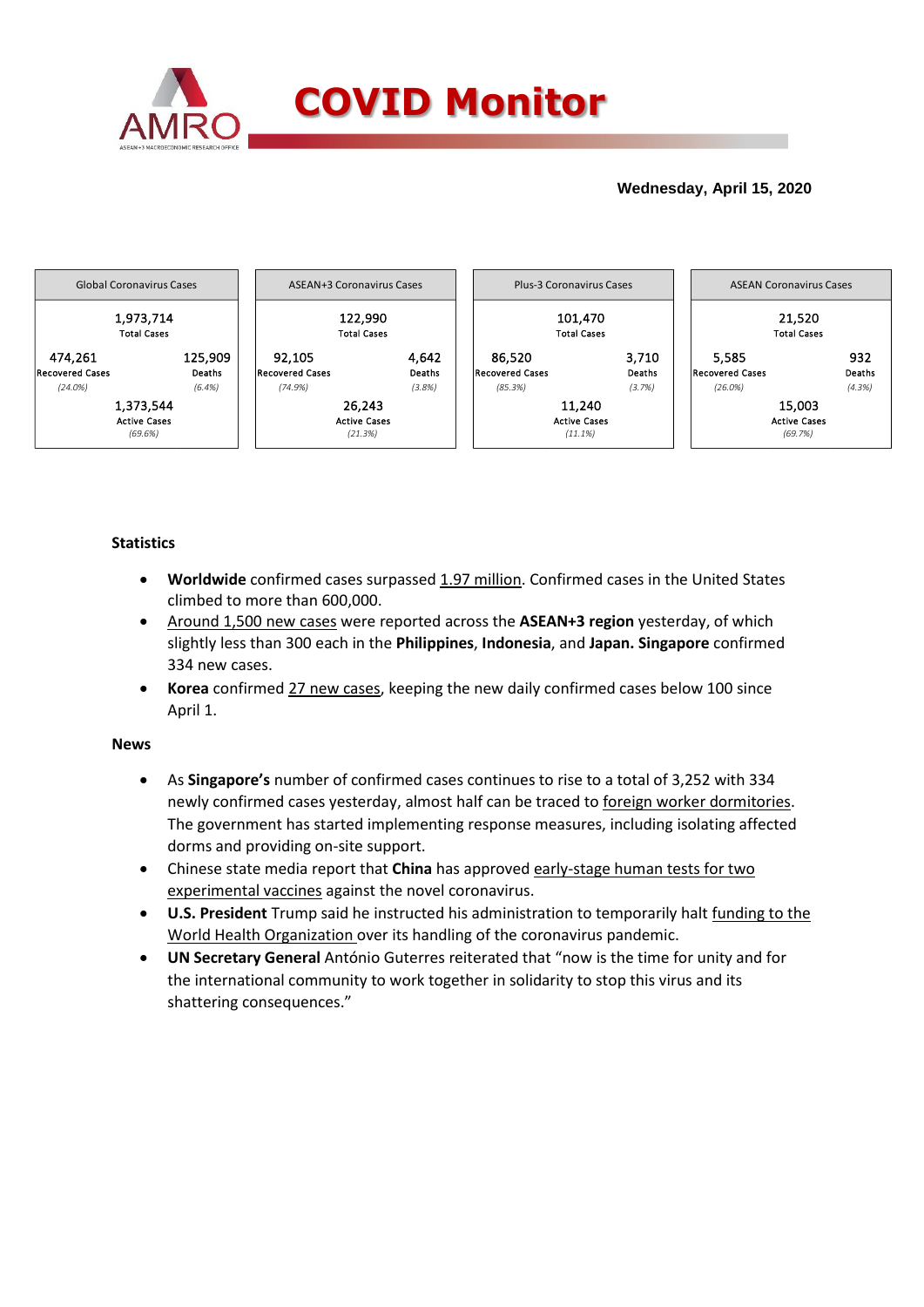

### Overview of COVID-19 Cases

#### Data as of 14/4/2020

| Economy           | <b>Total</b> | Cases per 1M   | <b>New</b>   | <b>New cases</b>            | <b>ANew</b>                | ∆% New | <b>Total</b>   | <b>New</b>    | Fatality        | <b>Total</b>   | Recovery      | <b>Active</b> |
|-------------------|--------------|----------------|--------------|-----------------------------|----------------------------|--------|----------------|---------------|-----------------|----------------|---------------|---------------|
|                   | Cases        | Population     | Cases        | $(7$ -day avg) <sup>1</sup> | $\text{Case}$ <sup>2</sup> | Cases  | <b>Deaths</b>  | <b>Deaths</b> | <b>Rate (%)</b> | Recovered      | Rate $(\%)^3$ | Cases         |
| Global            | 1,973,714    |                | 56,395       |                             | $-18,805$                  | 2.9    | 125,909        | 6,427         | 6.4             | 474,261        | 24.0          | 1,373,544     |
| ASEAN+3           | 122,990      |                | 1,508        | $\sim$                      | $-298$                     | 1.2    | 4,642          | 112           | 3.8             | 92,105         | 74.9          | 26,243        |
| Plus-3            | 101,470      |                | 395          |                             | $-338$                     | 0.4    | 3,710          | 25            | 3.7             | 86,520         | 85.3          | 11,240        |
| ASEAN             | 21,520       |                | 1,113        |                             | 40                         | 5.5    | 932            | 87            | 4.3             | 5,585          | 26.0          | 15,003        |
|                   |              |                |              |                             |                            |        |                |               |                 |                |               |               |
| China             | 82,249       | 59             | 90           | $\sqrt{2}$                  | 6                          | 0.1    | 3,341          | $\Omega$      | 4.1             | 77,753         | 94.5          | 1,155         |
| Hong Kong, China  | 1,012        | 133            | 3            |                             | $-4$                       | 0.3    | $\overline{4}$ | $\mathbf 0$   | 0.4             | 434            | 42.9          | 574           |
| Japan             | 7,645        | 61             | 275          |                             | $-338$                     | 3.7    | 143            | 20            | 1.9             | 799            | 10.5          | 6,703         |
| Korea             | 10,564       | 203            | 27           |                             | $-2$                       | 0.3    | 222            | 5             | 2.1             | 7,534          | 71.3          | 2,808         |
|                   |              |                |              |                             |                            |        |                |               |                 |                |               |               |
| Indonesia         | 4,839        | 18             | 282          |                             | $-66$                      | 6.2    | 459            | 60            | 9.5             | 426            | 8.8           | 3,954         |
| Malaysia          | 4,987        | 150            | 170          |                             | 13                         | 3.5    | 82             | 5             | 1.6             | 2,478          | 49.7          | 2,427         |
| Philippines       | 5,223        | 47             | 291          |                             | 45                         | 5.9    | 335            | 20            | 6.4             | 295            | 5.6           | 4,593         |
| Singapore         | 3,252        | 570            | 334          |                             | 64                         | 11.4   | 10             | 1             | 0.3             | 611            | 18.8          | 2,631         |
| Thailand          | 2,613        | 38             | 34           |                             | $-1$                       | 1.3    | 41             | 1             | 1.6             | 1,405          | 53.8          | 1,167         |
|                   |              |                |              |                             |                            |        |                |               |                 |                |               |               |
| Brunei Darussalam | 136          | 302            | $\Omega$     |                             | $\mathbf 0$                | 0.0    | $\mathbf{1}$   | $\Omega$      | 0.7             | 107            | 78.7          | 28            |
| Cambodia          | 122          | $\overline{7}$ | 0            |                             | $-1$                       | 0.0    | $\Omega$       | 0             | 0.0             | 91             | 74.6          | 31            |
| Lao PDR           | 19           | 3              | $\Omega$     | مراقم                       | $-1$                       | 0.0    | $\Omega$       | 0             | 0.0             | 1              | 5.3           | 18            |
| Myanmar           | 63           | $\mathbf{1}$   | 1            |                             | $-11$                      | 1.6    | 4              | 0             | 6.3             | $\overline{2}$ | 3.2           | 57            |
| Vietnam           | 266          | $\overline{3}$ | $\mathbf{1}$ |                             | $-2$                       | 0.4    | 0              | $\Omega$      | 0.0             | 169            | 63.5          | 97            |
|                   |              |                |              |                             |                            |        |                |               |                 |                |               |               |
| France            | 143,303      | 2,205          | 6,524        |                             | 2,554                      | 4.8    | 15,729         | 762           | 11.0            | 28,805         | 20.1          | 98,769        |
| Germany           | 131,359      | 1,583          | 1,287        |                             | $-1,347$                   | 1.0    | 3,294          | 100           | 2.5             | 68,200         | 51.9          | 59,865        |
| Italy             | 162,488      | 2,698          | 2,972        |                             | $-1,008$                   | 1.9    | 21,067         | 602           | 13.0            | 37,130         | 22.9          | 104,291       |
| Spain             | 172,541      | 3,682          | 2,442        |                             | $-1,500$                   | 1.4    | 18,056         | 300           | 10.5            | 67,504         | 39.1          | 86,981        |
| Switzerland       | 25,936       | 2,999          | 248          |                             | $-131$                     | 1.0    | 1,174          | 36            | 4.5             | 13,700         | 52.8          | 11,062        |
| UK                | 93,873       | 1,396          | 5,252        |                             | 298                        | 5.9    | 12,107         | 778           | 12.9            |                | $\sim$        |               |
|                   |              |                |              |                             |                            |        |                |               |                 |                |               |               |
| Australia         | 6,415        | 247            | 64           |                             | 19                         | 1.0    | 62             | $\mathbf{1}$  | 1.0             | 2,186          | 34.1          | 4,167         |
| Brazil            | 25,262       | 120            | 1,832        |                             | 568                        | 7.8    | 1,532          | 204           | 6.1             | 3,046          | 12.1          | 20,684        |
| Canada            | 27,034       | 715            | 1,355        |                             | 148                        | 5.3    | 899            | 120           | 3.3             | 8,210          | 30.4          | 17,925        |
| Iran              | 74,877       | 890            | 1,574        |                             | $-130$                     | 2.1    | 4,683          | 98            | 6.3             | 48,129         | 64.3          | 22,065        |
| Turkey            | 65,111       | 775            | 4,062        |                             | $-611$                     | 6.7    | 1,403          | 107           | 2.2             | 4,799          | 7.4           | 58,909        |
| lus               | 605,193      | 1,828          | 24,574       |                             | $-3,454$                   | 4.2    | 25,757         | 2,228         | 4.3             | 47,763         | 7.9           | 531,673       |

Source: Haver Analytics, sourced from John Hopkins University; AMRO staff calculations.

Notes: New cases since last business day. Monday's data includes weekend data. Δ% refers to percentage change since last business day. Fatality rate measured as deaths per confirmed infections.

1/ Since January 31, 2020.

2/ As new data is recorded on business days only, Monday's data includes weekend data. For ease of comparison, ∆New Cases for Monday's data is based on the 3-day Saturday-Monday average.<br>3/ Recovery rate is a proxy for the